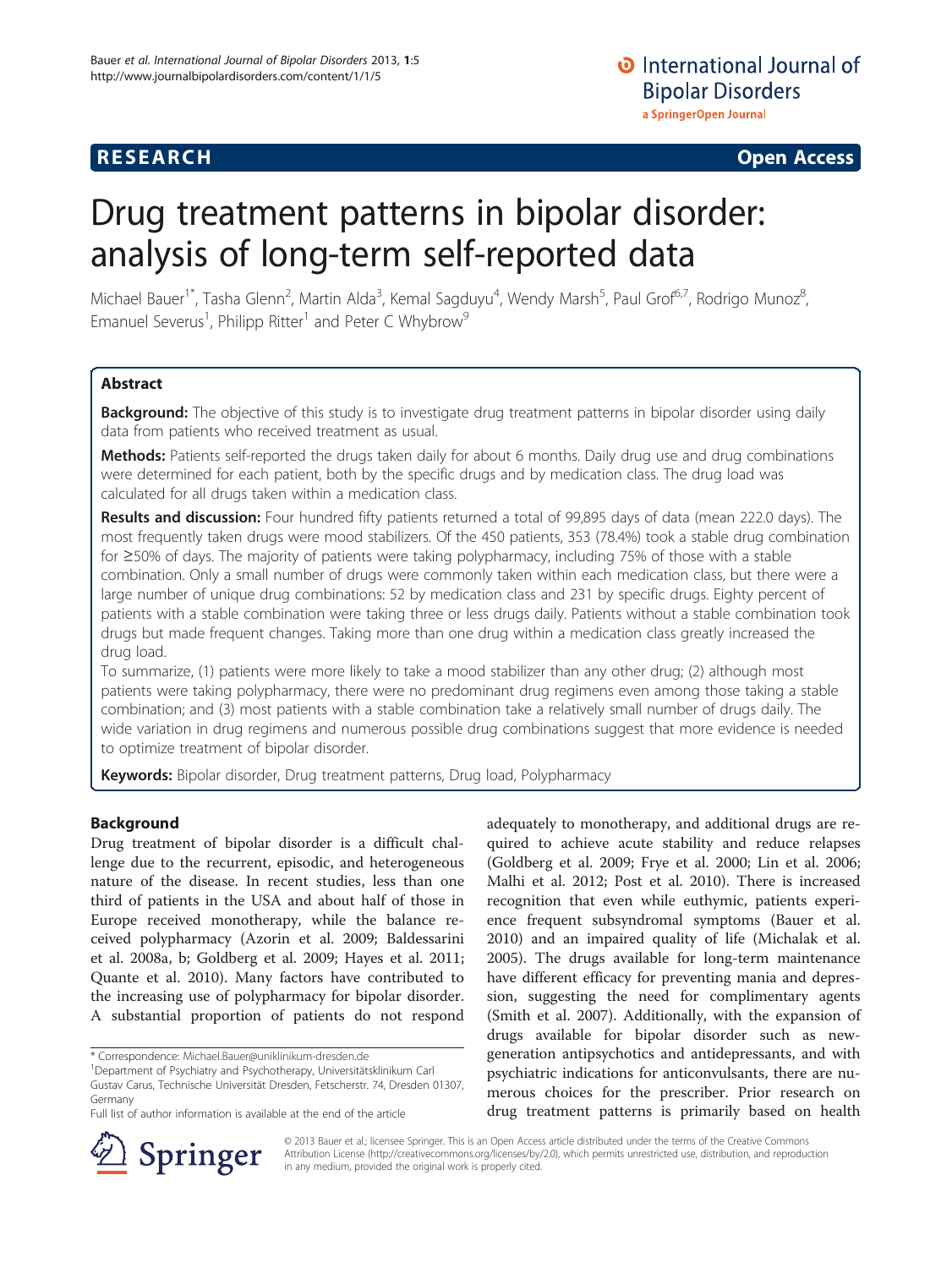plan claims (Baldessarini et al. [2007, 2008a\)](#page-6-0) or physician prescribing records (Azorin et al. [2009](#page-6-0); Goldberg et al. [2009](#page-6-0); Hayes et al. [2011](#page-6-0); Quante et al. [2010\)](#page-7-0). This study explored drug treatment patterns in bipolar disorder using 6 months of daily self-reported data on psychotropic drug intake.

#### Methods

Data were obtained from an ongoing, long-term naturalistic study in which patients with bipolar disorder recorded mood, sleep, and drugs taken daily (Bauer et al. [2012](#page-6-0)). All study participants have a diagnosis of bipolar disorder by DSM-IV criteria, are at least 18 years old, receive pharmacological treatment, and agreed to use selfreporting software daily for 6 months. The study has minimal inclusion criteria to better represent the patient heterogeneity of clinical practice. The diagnosis of bipolar disorder was made by the prescribing psychiatrist in a clinical interview. The demographic profile of the patients in this study is similar to those who participated in five large studies of bipolar disorder (Bauer et al. [2012](#page-6-0)). All patients received pharmaceutical treatment as usual throughout the study. All participants were volunteers and provided written informed consent. The study was approved by each local institutional review board.

#### Data collection

Patients self-reported all drugs taken daily, using ChronoRecord software in their native language installed on a home computer. The ChronoRecord software was previously validated and described in detail (Bauer et al. [2004](#page-6-0), [2008\)](#page-6-0). In addition to drugs taken, patients enter mood, sleep, and significant life events daily, and weight weekly. During patient training, each drug taken for bipolar disorder was selected from a list of psychotropic drugs in the software, displayed by brand and generic names for the country where the patient resides. For each selected drug, the pill strength was chosen from a list of available strengths. Every day, for each drug, the patient entered the total number of pills taken. Patients could enter partial pills (1/4, 1/2, or 3/4) for tablets but not capsules. If a drug was not taken, the patient entered 0 pills for that drug. The patient could modify the drugs taken throughout the study period as needed, and a drug not included in the software list could be added by the patient.

#### Medication classes

Four medication classes were analyzed: mood stabilizers, antidepressants, antipsychotics, and benzodiazepines. Mood stabilizers were defined as lithium, valproate, lamotrigine, carbamazepine, or oxcarbazepine. Second-generation antipsychotics are also effective mood stabilizers, but were classified separately to better distinguish the medications taken

and to enable comparison with prior research. Although controlled trials of an antimanic effect for benzodiazepines are lacking (Curtin and Schulz [2004\)](#page-6-0), benzodiazepines were included since they are commonly prescribed to patients with bipolar disorder (Baldessarini et al. [2007](#page-6-0); Simon et al. [2004](#page-7-0)).

#### Polypharmacy

Polypharmacy was defined as the use of two or more psychotropic drugs. Polypharmacy may involve two or more drugs from the same medication class such as two mood stabilizers or from different medication classes such as a mood stabilizer and an antidepressant.

#### Drug analyses

The daily self-reported data were used for all analyses. For each patient, for each day, taking a drug was defined as taking at least a fraction of a pill per day, regardless of dose. Taking a medication class was defined as taking any drug within the medication class per day. A patient was considered to have a stable drug combination when the same combination of one or more drugs was taken for ≥50% of days. The stable drug combinations were determined to focus the analysis on medications used long term. For all patients, the number of daily changes to the drug combinations was also calculated.

#### Drug load

The World Health Organization developed a methodology to calculate drug load that is based on a measure of equipotency known as the defined daily dose (DDD; WHO [2011\)](#page-7-0). The DDD is the average maintenance dose per day for a drug used for its main indication in adults. The ratio of the prescribed daily dose (PDD) to the DDD converts the daily dose strength into multiples of the DDD. A ratio of 1 means the dose taken is equal to the DDD, a ratio greater than 1 means the dose taken is larger than the standard dose, and a dose less than 1 means the dose taken is smaller than the standard dose. The drug load is the sum of the PDD/DDD ratio for all drugs taken within one medication class. Researchers have used a PDD/DDD ratio of 1.5 as the cutoff for an excessive drug load for antipsychotics (Barbui et al. [2006](#page-6-0); Procyshyn et al. [2010](#page-7-0)) and a cutoff of 2.0 for anticonvulsants (Lammers et al. [1995](#page-6-0)).

The drug load was determined for antidepressants, benzodiazepines, and antipsychotics, but not for anticonvulsants since the available DDD was for the primary indication of epilepsy. In this study, the actual dose taken by the patient was used as the PDD. Only patients who took any drug within a medication class for ≥50% of days were included in the calculation. The PDD/DDD ratio was calculated for each drug and summed for all drugs taken within a medication class. If a patient took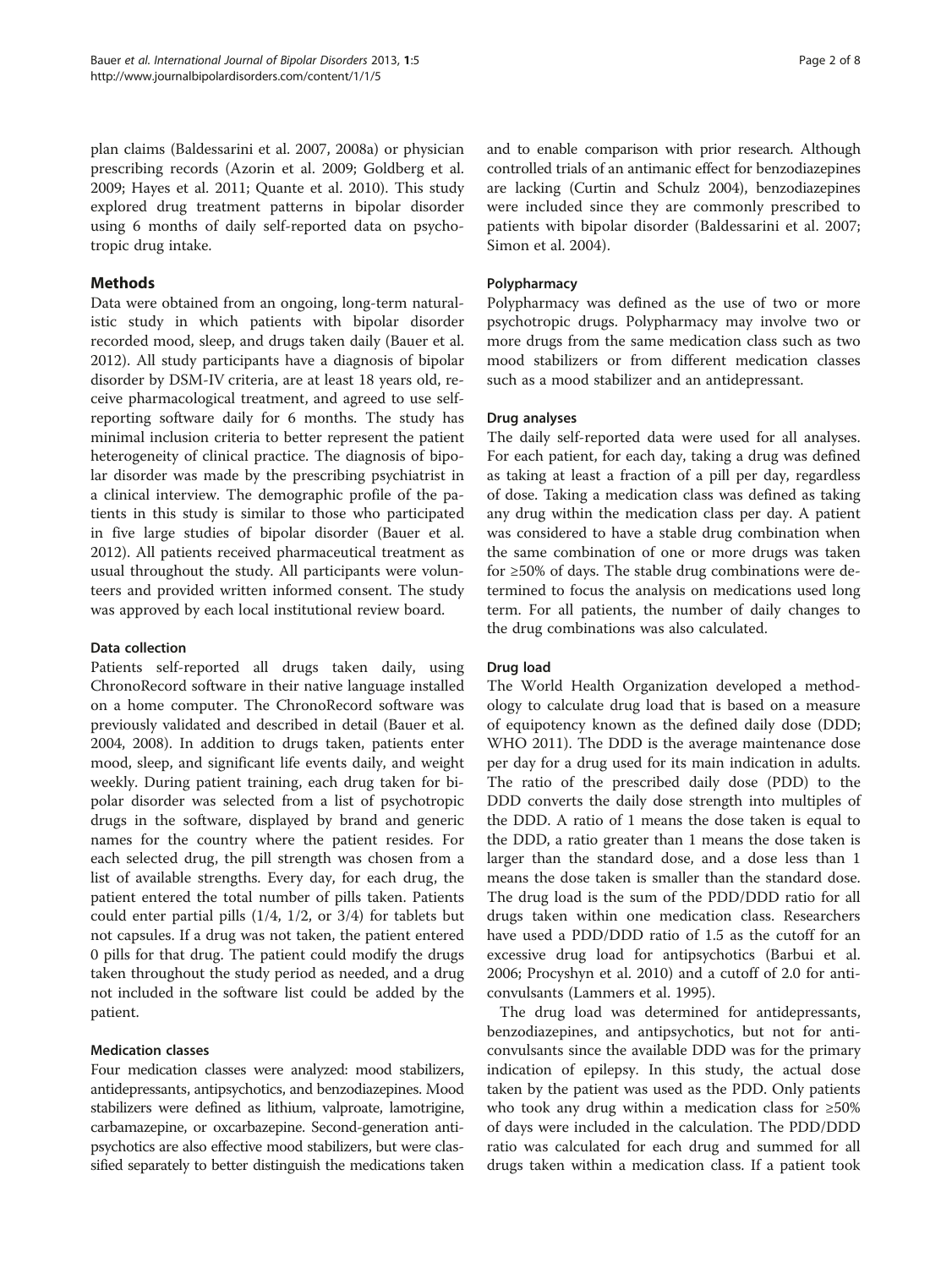multiple regimens with the same drug count within a medication class, the PDD/DDD ratio for each regimen was weighted by the percent of days taken.

#### **Statistics**

Patients were included in this analysis if they returned a minimum of 150 days of drug data, including entries of 0 pills taken. The demographic characteristics of the patients with and without a stable drug combination were compared using chi-square tests for frequency of categorical variables or independent sample  $t$  tests for mean values of continuous variables. Unequal variance was assumed for all  $t$  tests. The demographic characteristics of patients with a stable drug combination who took different medication classes were also compared. Means are presented  $\pm$  the standard deviation (SD). SPSS version 20.0 (IBM SPSS, Armonk, NY, USA) was used for all calculations.

#### Results

Data were collected from 513 patients with bipolar disorder, of which 450 (87.7%) returned sufficient data to be included in the study. The 450 patients returned a total of 99,895 days of data (mean 222.0 days). Of the 450 patients, 315 (70%) resided in the USA, 53 (11.8%) resided in Germany, 45 (10%) resided in Canada, and 37 (8.2%) resided elsewhere. The patients had a diagnosis of bipolar I disorder (272, 60%), bipolar II disorder (157, 35%), or bipolar NOS (17, 4%). With a mean age of 40  $\pm$ 11.3 years, 313 (70%) were female and 137 (30%) were male. The patients reported  $2.4 \pm 4.0$  lifetime hospitalizations for bipolar disorder and an age of onset of 22.0 ± 10.3 years. For the 450 patients, Table 1 shows the number and percent of days taking any drug within a medication class. Of the 242 patients taking an antipsychotic, only 31 (12.8%) of patients were taking a typical antipsychotic for a total of 2.5% of days. Within each medication class, most of the 450 patients took a small number of specific drugs. As shown in Table [2,](#page-3-0) only eight antidepressants, five antipsychotics, and three benzodiazepines were taken by at least 5% of the patients.

The drug load analysis revealed that the more drugs taken within a medication class, the larger the mean PDD/DDD ratio (Table [3](#page-3-0)). Of the 450 patients, 236 were taking an antidepressant for ≥50% of days; 36% of their drug regimens included two or more antidepressants and had a PDD/DDD ratio of >1.5. Of the 450 patients, 176 were taking an antipsychotic for ≥50% of days; 23% of their drug regimens included two or more antipsychotics and had a PDD/DDD ratio of >1.5.

Of the 450 patients, 353 (78.4%) took a stable drug combination for  $\geq 50\%$  of the days. There were no significant differences between the demographic characteristics of the patients who did or did not take a stable combination. Considering the stable combinations, there were 52 unique combinations when categorized by medication class (Table [4\)](#page-3-0) and 231 unique combinations when categorized by specific drugs (Table [5\)](#page-4-0). The characteristics of the stable drug combinations are summarized in Table [6.](#page-5-0) Of the 353 patients with a stable combination, 293 (83%) were taking a mood stabilizer and 82.4% took three or less drugs. The stable drug combinations involved more than one medication class in 248 (70.3%) of the 353 patients. Of the 353 patients, those taking antidepressants were older (42.7 versus 37.2 years,  $p < 0.001$ ) and more likely female (58.5% of females versus 43.8% of males,  $p = 0.010$ ) than those not taking antidepressants. Those taking benzodiazepines were more likely female (27.4% of females versus 12.5% of males,  $p = 0.002$ ) than those not taking benzodiazepines.

Most of the 97 patients without a stable drug combination were taking drugs but with less consistency. Only 26 patients took no drugs for ≥50% days. Few of the 97 patients took any drug in a medication class for ≥90% of days. Of the 97 patients, 84 (86.6%) were taking a mood stabilizer. Although 47 of the 84 (56%) were taking a

Table 1 Number of patients taking medication classes by percent of days ( $N = 450$ )

|                        | <b>Mood stabilizers</b> | Antidepressants | <b>Benzodiazepines</b> | Antipsychotics |
|------------------------|-------------------------|-----------------|------------------------|----------------|
|                        | N(%                     | N(%             | N(%                    | N(%            |
| Not taking             | 63 (14.0)               | 150 (33.3)      | 269 (59.8)             | 208 (46.2)     |
| Taking                 | 387 (86.0)              | 300 (66.7)      | 181 (40.2)             | 242 (53.8)     |
| Total                  | 450 (100.0)             | 450 (100.0)     | 450 (100.0)            | 450 (100.0)    |
| Percent of days taking |                         |                 |                        |                |
| $>0$ to $<10$          | 8(2.1)                  | 22(7.3)         | 38 (21.0)              | 26(10.7)       |
| $≥10$ to <50           | 20(5.2)                 | 42 (14.0)       | 32 (17.7)              | 40 (16.5)      |
| $≥50$ to <90           | 41 (10.6)               | 36(12.0)        | 34 (18.8)              | 36 (14.9)      |
| $\geq 90$              | 318 (82.2)              | 200 (66.7)      | 77 (42.5)              | 140 (57.9)     |
| Total taking           | 387 (100.0)             | 300 (100.0)     | 181 (100.0)            | 242 (100.0)    |

Includes any drug taken within the medication class.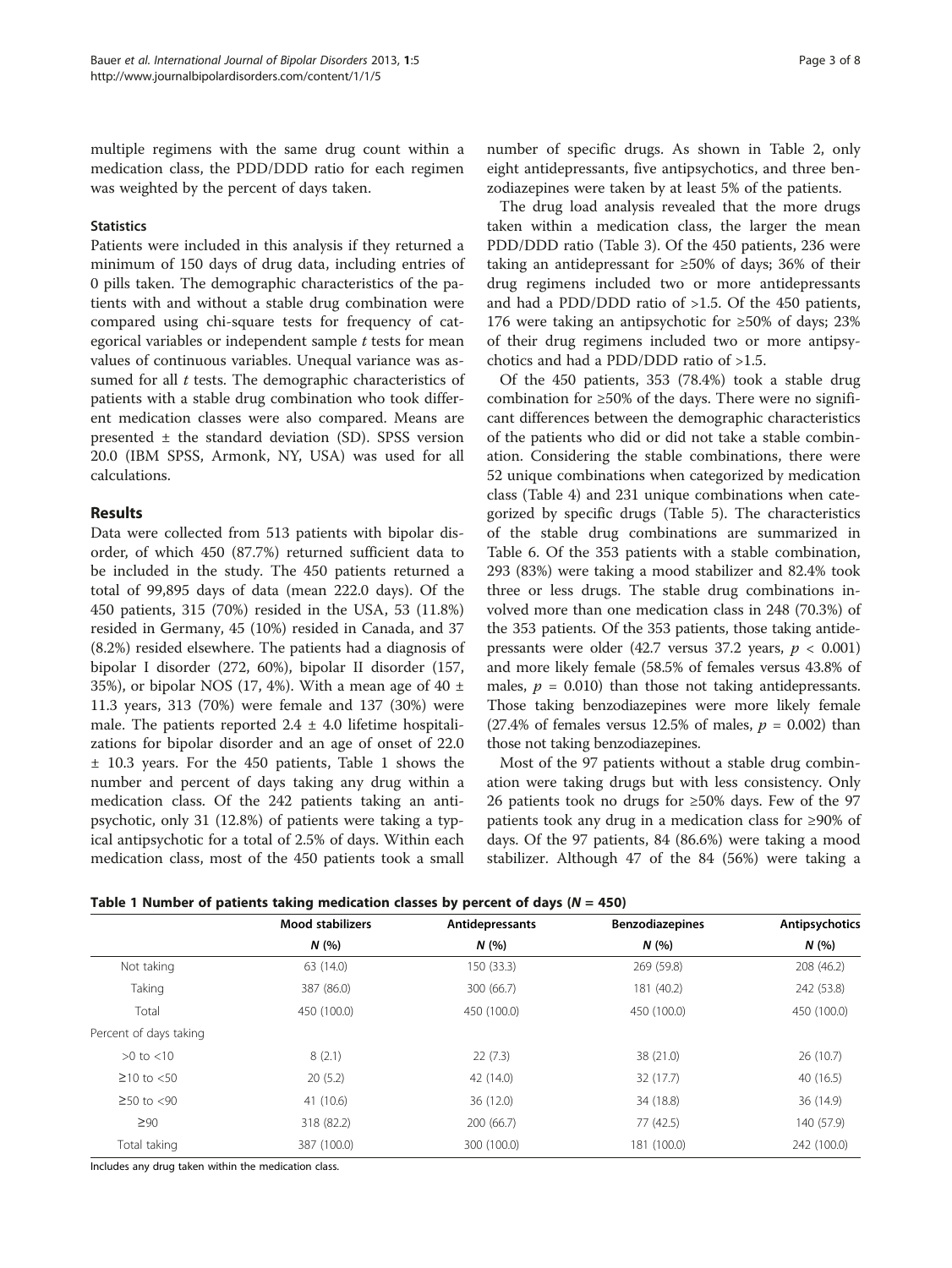Drugs taken by 5% or more of the patients.

mood stabilizer for ≥90% of days, they were not taking the same drug throughout the sample period. Of the 97 patients, 69 (71.1%) were taking an antipsychotic. Of the 69, 14 (20.3%) were taking any antipsychotic for  $\geq$ 90% of days, but this reflected the sum of days taking different antipsychotics. Patients without a stable drug combination also had twice as many daily changes in drugs taken than those with a stable combination (16 versus 8 changes per year,  $p < 0.001$ ).

#### **Discussion**

Patients were more likely to take a mood stabilizer than any other drug. About 80% of the 450 patients were taking a stable drug combination for 50% or more days. Consistent with prior research (Baldessarini et al. [2008a](#page-6-0), [b;](#page-6-0) Goldberg et al. [2009](#page-6-0)), the majority of patients were taking polypharmacy including 75% of those with a stable combination. About half the patients with a stable combination were taking an antidepressant, despite the ongoing controversy. There was no predominant

#### Table 3 Mean PDD/DDD ratio by number of drugs and medication class

| Number of drugs<br>in class  | Number of<br>regimens <sup>a</sup> (%) | Mean (SD) PDD/DDD<br>ratio |
|------------------------------|----------------------------------------|----------------------------|
| Antidepressantsb             |                                        |                            |
| 1                            | 204 (64)                               | 1.3(1.1)                   |
| $\overline{2}$               | 97 (30)                                | 2.5(1.6)                   |
| 3                            | 15(5)                                  | 3.5(2.0)                   |
| $\overline{4}$               | 3(1)                                   | 5.1(1.5)                   |
| Benzodiazepines <sup>c</sup> |                                        |                            |
| 1                            | 107 (80)                               | 0.6(0.8)                   |
| $\mathfrak{D}$               | 24 (18)                                | 1.4(1.3)                   |
| 3                            | 2(2)                                   | 4.0(1.5)                   |
| Antipsychotics <sup>d</sup>  |                                        |                            |
| 1                            | 167(77)                                | 0.7(0.7)                   |
| $\mathfrak{D}$               | 47 (22)                                | 2.2(2.0)                   |
| 3                            | 3(1)                                   | 7.4(6.5)                   |

<sup>a</sup>Some patients took multiple regimens with different number of drugs within a medication class;  $\frac{b}{236}$  patients took antidepressants for 50% or more days; containers took benzodiazenines for 50% or more days; 111 patients took benzodiazepines for 50% or more days; <sup>d</sup>176 patients took antipsychotics for 50% or more days.

#### Table 4 Most frequent stable combinations by medication class  $(N = 353)$

| <b>Combinations by class</b>                                                 |         |
|------------------------------------------------------------------------------|---------|
|                                                                              | N(%     |
| 1 Mood stabilizer                                                            | 62(18)  |
| 1 Mood stabilizer + 1 antidepressant                                         | 45 (13) |
| 1 Mood stabilizer + 1 antipsychotic                                          | 31(9)   |
| 1 Mood stabilizer + 1 antidepressant + 1 antipsychotic                       | 15(4)   |
| 1 Antidepressant                                                             | 15(4)   |
| 2 Mood stabilizers                                                           | 15(4)   |
| 2 Mood stabilizers + 1 antipsychotic                                         | 13(4)   |
| 1 Mood stabilizer + 1 antidepressant + 1 benzodiazepine                      | 12(3)   |
| 2 Mood stabilizers + 1 antidepressant                                        | 10(3)   |
| 1 Antidepressant + 1 antipsychotic                                           | 10(3)   |
| 1 Mood stabilizer $+2$ antidepressants $+1$ antipsychotic                    | 10(3)   |
| 1 Mood stabilizer $+2$ antidepressants                                       | 9(3)    |
| 1 Antipsychotic                                                              | 8(2)    |
| 1 Mood stabilizer + 1 benzodiazepine                                         | 7(2)    |
| 2 Mood stabilizers + 1 benzodiazepine                                        | 7(2)    |
| 2 Mood stabilizers $+1$ antidepressant $+1$ antipsychotic                    | 6(2)    |
| 1 Mood stabilizer + 1 antidepressant + 1 benzodiazepine + 1<br>antipsychotic | 5(1)    |
| 2 Antidepressants $+1$ antipsychotic                                         | 5(1)    |
| 1 Mood stabilizer $+2$ antidepressants $+1$ benzodiazepine                   | 5(1)    |

Only combinations taken by five or more patients included. Data from 292 (83%) of 353 patients and 19 (37%) of 52 unique combinations by class.

<span id="page-3-0"></span>Table 2 Most common drugs taken by medication class

 $M$  (%) Patients

Lamotrigine 204 (45.3) Lithium 151 (33.6) Valproate 107 (23.8) Oxcarbazepine 51 (11.3) Carbamazepine 27 (6.0)

Bupropion 100 (22.2) Venlafaxine 53 (11.8) Escitalopram 44 (9.8) Sertraline 42 (9.3) Trazodone 41 (9.1) Fluoxetine 37 (8.2) Citalopram 37 (8.2) Duloxetine 29 (5.4)

Clonazepam 97 (21.6) Lorazepam 62 (13.8) Alprazolam 38 (8.4)

Quetiapine 110 (24.4) Olanzapine 60 (13.3) Aripiprazole 53 (11.8) Risperidone 43 (9.6) Ziprasidone 30 (6.7)

 $(N = 450)$ 

Mood stabilizers

Antidepressants

Benzodiazepines

Antipsychotics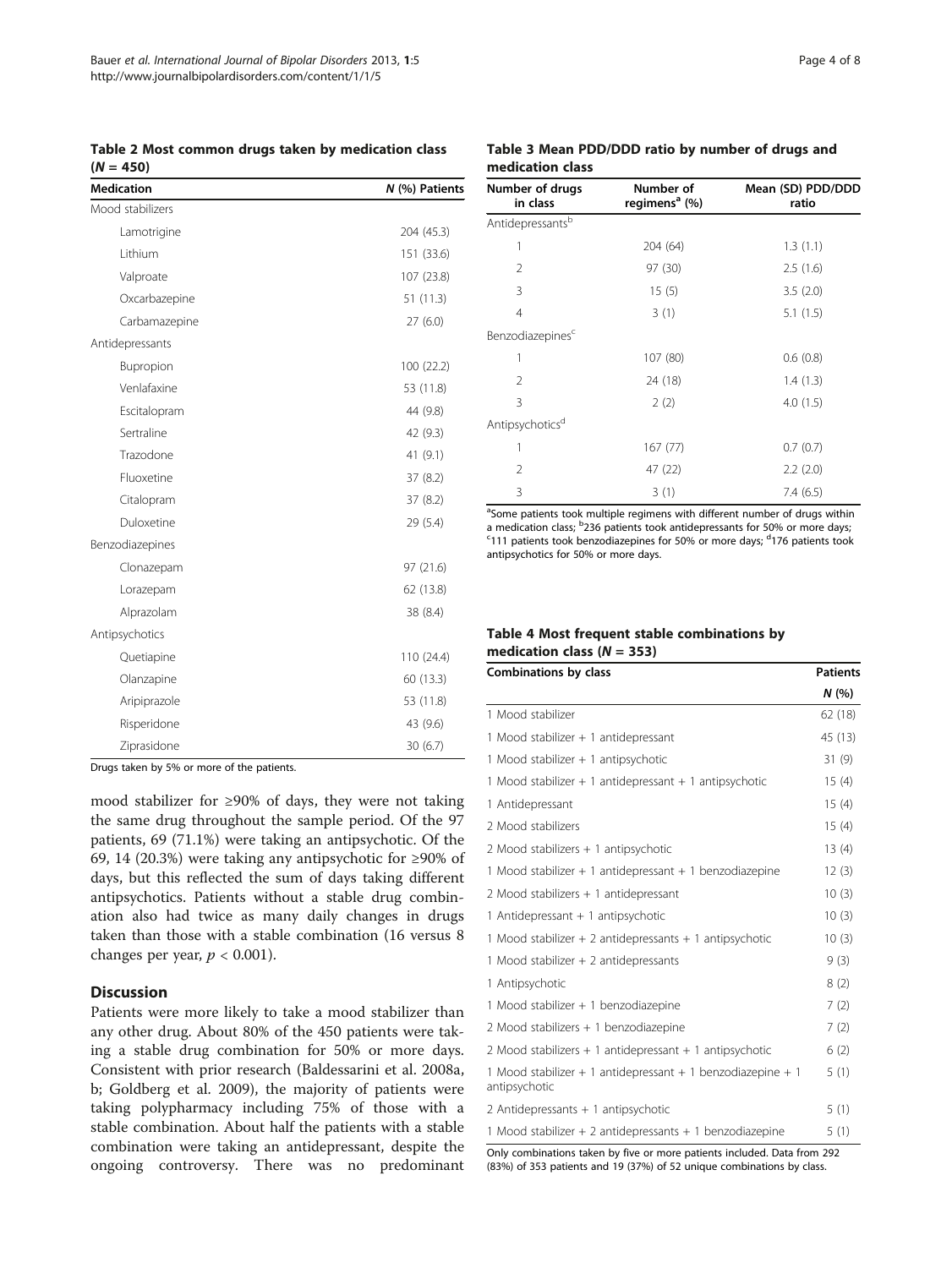| <b>Combinations</b><br>by drug         | Number of<br>patients |  |
|----------------------------------------|-----------------------|--|
| Monotherapy                            |                       |  |
| Lithium                                | 21                    |  |
| Lamotrigine                            | 20                    |  |
| Valproate                              | 17                    |  |
| Bupropion                              | $\overline{4}$        |  |
| Quetiapine                             | 4                     |  |
| Oxcarbazepine                          | 3                     |  |
| Citalopram                             | 2                     |  |
| Clonazepam                             | 2                     |  |
| Paroxetine                             | $\overline{2}$        |  |
| Olanzapine                             | 2                     |  |
| Two drugs                              |                       |  |
| Lithium + lamotrigine                  | 8                     |  |
| Lamotrigine + quetiapine               | 5                     |  |
| Lamotrigine + venlafaxine              | 5                     |  |
| Valproate + bupropion                  | 4                     |  |
| Lamotrigine + clonazepam               | 4                     |  |
| Lithium + quetiapine                   | 4                     |  |
| Valproate + lamotrigine                | 3                     |  |
| Lamotrigine + bupropion                | 3                     |  |
| Lamotrigine + citalopram               | 3                     |  |
| Lamotrigine + risperidone              | 3                     |  |
| Oxcarbazepine + fluoxetine             | 3                     |  |
| Oxcarbazepine + quetiapine             | 3                     |  |
| Bupropion + escitalopram               | 2                     |  |
| Carbamazepine + citalopram             | 2                     |  |
| Carbamazepine + lamotrigine            | 2                     |  |
| Valproate + quetiapine                 | $\overline{2}$        |  |
| Valproate + sertraline                 | 2                     |  |
| Lamotrigine + fluvoxamine              | 2                     |  |
| Lamotrigine + escitalopram             | $\mathfrak{D}$        |  |
| Lamotrigine + fluoxetine               | 2                     |  |
| l ithium + venlafaxine                 | 2                     |  |
| Lithium + olanzapine                   | $\overline{2}$        |  |
| Fluoxetine + olanzapine                | 2                     |  |
| Oxcarbazepine + bupropion              | 2                     |  |
| Venlafaxine + aripiprazole             | $\overline{2}$        |  |
| Three drugs                            |                       |  |
| Lamotrigine + clonazepam + quetiapine  | 2                     |  |
| Lamotrigine + venlafaxine + clonazepam | 2                     |  |
| Lithium + carbamazepine + olanzapine   | 2                     |  |
| Lithium + lamotrigine + clonazepam     | 2                     |  |

<span id="page-4-0"></span>Table 5 Most frequent stable combinations by specific drug  $(N = 353)$ 

| $arg(w = 353)$ (Continuea)                                          |  |  |
|---------------------------------------------------------------------|--|--|
| Lithium $+$ lamotrigine $+$ quetiapine                              |  |  |
| Lithium $+$ lamotrigine $+$ olanzapine                              |  |  |
| Four or more drugs                                                  |  |  |
| Lithium + lamotrigine + clonazepam +<br>quetiapine                  |  |  |
| Lamotrigine + bupropion + paroxetine +<br>quetiapine + aripiprazole |  |  |

Only combinations taken by more than one patient included. Data from 167 (47%) of 353 patients and 43 (19%) of 231 unique combinations by drug.

treatment regimen, as the stable combinations consisted of 52 unique combinations by medication class and 231 unique combinations by specific drugs.

This study cannot distinguish whether or not patients were taking polypharmacy because they were refractory to monotherapy. In a study of US medical claims, about one third of patients with bipolar disorder received initial treatment with polypharmacy (Baldessarini et al. [2008a\)](#page-6-0). Also, polypharmacy is routinely prescribed to inpatients (Greil et al. [2012;](#page-6-0) Vincenti et al. [2010](#page-7-0); Wolfsperger et al. [2007](#page-7-0)). Recent research suggests that monotherapy with a mood stabilizer or second-generation antipsychotic is generally effective for acute mania (Goldberg et al. [2009](#page-6-0); Grunze et al. [2009;](#page-6-0) Malhi et al. [2012](#page-7-0); Tamayo et al. [2010](#page-7-0)), but polypharmacy is often required for acute depression, mixed states, and maintenance (Goldberg et al. [2009;](#page-6-0) Malhi et al. [2012](#page-7-0); Tamayo et al. [2010](#page-7-0)). However, polypharmacy increases the risk of drug interactions and adverse events (Besag and Berry [2006;](#page-6-0) Mojtabai and Olfson [2010;](#page-7-0) Sandson et al. [2005](#page-7-0)). In a US national study, psychotropics were a common cause of emergency department visits for adverse drug reactions for those under age 65 (Lucado et al. [2011](#page-6-0)). The challenge of polypharmacy is that the gain in stability from adding another drug must outweigh the safety risks and side effects (Malhi et al. [2012\)](#page-7-0).

In the current study, the use of more than one drug within a medication class greatly increased the drug load. Patients taking two antipsychotics, antidepressants, or benzodiazepines had about double the drug load of those taking one drug, similar to prior findings (Procyshyn et al. [2010](#page-7-0); Tognoni [1999\)](#page-7-0). This result suggests that within a medication class, increasing the dose of one drug produces a lower drug load than adding a second drug. In patients with epilepsy, anticonvulsant polypharmacy is associated with a much higher drug load than with monotherapy, and a higher drug load is associated with increased adverse events (Lammers et al. [1995](#page-6-0); Deckers et al. [2001](#page-6-0); Deckers [2002](#page-6-0)). In contrast to that in epilepsy, polypharmacy in bipolar disorder primarily involves drugs from more than one medication class, as with 70% of the patients taking a stable combination in this study. There are few studies of the relation

Table 5 Most frequent stable combinations by specific  $\mathbf{I}$  (A)  $\mathbf{S} = \mathbf{S}$  (Continued)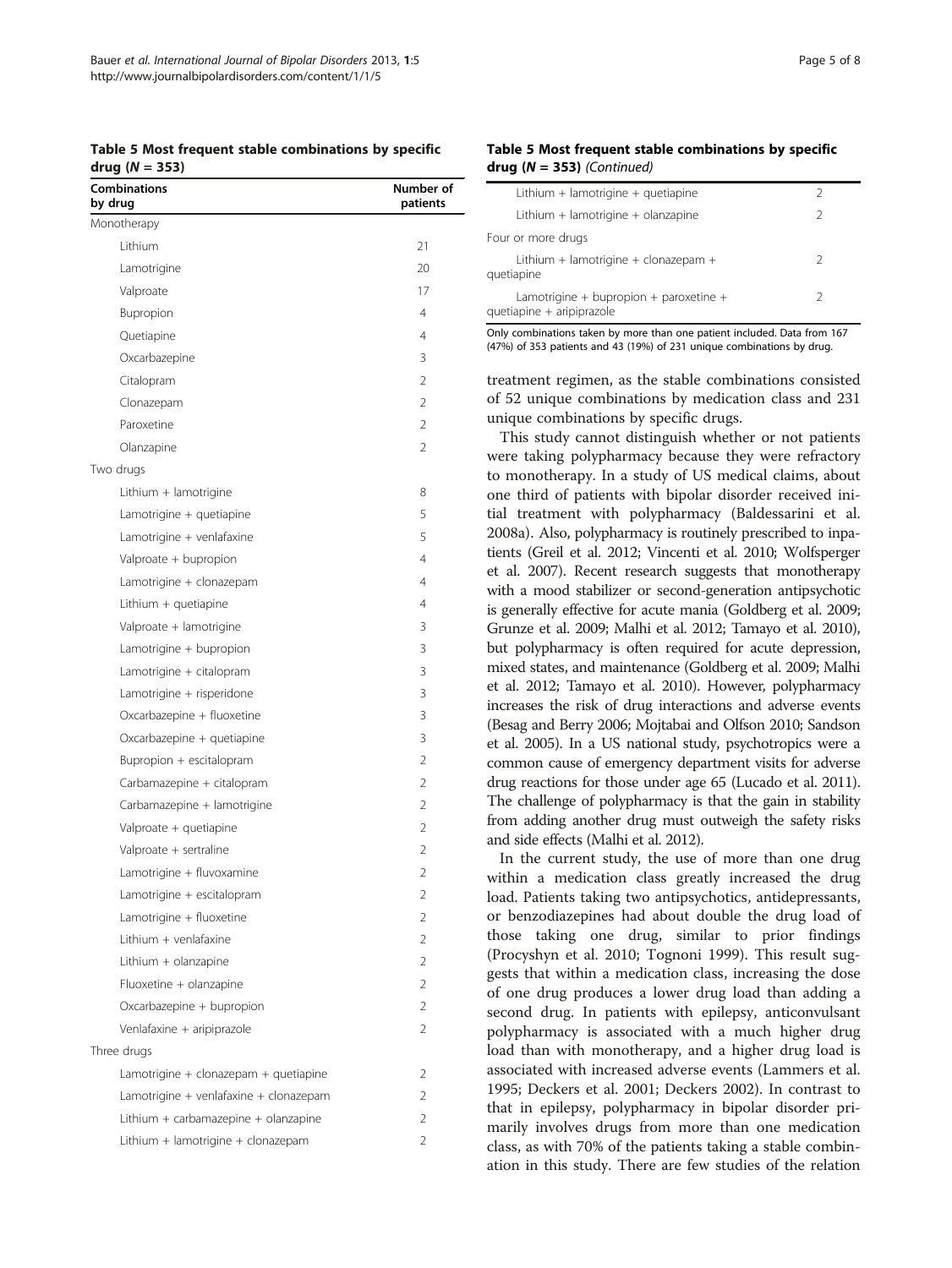<span id="page-5-0"></span>Table 6 Characteristics of the stable drug combinations  $(N = 353)$ 

|                         |                              | N(%        |
|-------------------------|------------------------------|------------|
| Number of drugs         |                              |            |
|                         | 1                            | 87 (24.6)  |
|                         | $\mathfrak{D}$               | 117(33.1)  |
|                         | 3                            | 87 (24.6)  |
|                         | $\geq 4$                     | 62 (17.6)  |
|                         | Mean number (SD)             | 2.4(1.2)   |
|                         | Number of medication classes |            |
|                         | 1                            | 105 (29.7) |
|                         | $\overline{2}$               | 160 (45.3) |
|                         | 3                            | 72 (20.4)  |
|                         | $\overline{4}$               | 16(4.5)    |
|                         | Mean number (SD)             | 2.0(0.8)   |
| Taking medication class |                              |            |
|                         | Mood stabilizer              | 293 (83.0) |
|                         | Antidepressant               | 190 (53.8) |
|                         | Benzodiazepine               | 80 (22.7)  |
|                         | Antipsychotic                | 142 (40.2) |

between drug load as measured by the PDD/DDD ratio and adverse events for psychotropic drugs. For example, while persistent exposure to antipsychotic polypharmacy increases the risk of adverse reactions (Carnahan et al. [2006;](#page-6-0) Centorrino et al. [2004](#page-6-0)), the optimal measure to predict adverse events is unclear (Barr et al. [2010;](#page-6-0) Nosè et al. [2008\)](#page-7-0). However, the drug load concept may be useful for improving tolerability of polypharmacy in bipolar disorder, and investigation of the relation between drug load and adverse reactions is indicated.

It is noteworthy that over 80% of the patients with a stable combination were taking three or less drugs. A relatively small number of drugs may facilitate long-term use, and there may be an upper limit on the number of daily drugs beyond which adherence decreases (Bauer et al. [2009;](#page-6-0) Robertson et al. [2008](#page-7-0)). Polypharmacy regimens that require frequent dosing, have dietary or time requirements, or are expensive may contribute to nonadherence (Cramer et al. [1989;](#page-6-0) Ingersoll and Cohen [2008](#page-6-0)). Patients with bipolar disorder consistently report that side effects contribute to nonadherence (Baldessarini et al. [2008b;](#page-6-0) Perlick et al. [2004](#page-7-0)). In this study, the patients without a stable combination were taking drugs, but inconsistently, with drug changes more than once a month. This finding is in agreement with prior evidence that nonadherence in bipolar disorder is typically partial or intermittent rather than complete (Baldessarini et al. [2008a;](#page-6-0) Lingam and Scott [2002\)](#page-6-0).

There are many limitations to this analysis. All study patients had access to a psychiatrist and were taking

medication. Furthermore, the very process of daily recording may improve medication adherence (van Berge Henegouwen et al. [1999](#page-7-0)). In clinical practice, most patients would not volunteer to keep a long-term daily record. This study may be less generalizable to other patients with bipolar disorder. With a naturalistic design, the patients in this study varied in severity, phase and course of the disease, and years of illness. The study included more females than males and more patients with bipolar I than bipolar II disorder. All data were selfreported and daily access to a computer was required. The strengths of this study include the use of prospective data from a relatively large number of patients and the entry of specific drugs and dose taken daily. However, the prescribed regimens and reasons for addition of new drugs were not known. Some drugs may be misclassified as to prescribing intent. For example, trazodone is considered an antidepressant but is frequently prescribed as a hypnotic agent. The analyses did not include other classes of psychotropic drugs such as stimulants, drugs taken for medical conditions, and over-the-counter preparations. Finally, many diverse factors that may influence medication selection such as physician prescribing habits, drug costs, regulatory influences, insurance plan formularies, pharmaceutical marketing, and patient preferences were not considered (Thistlewaite et al. [2010](#page-7-0); Poulsen [1992](#page-7-0)).

#### Conclusions

Treatment of bipolar disorder is individualized in clinical practice as illustrated by 231 unique stable drug combinations for 353 patients. Other than the use of a mood stabilizer, no patterns were found within the stable combinations. A very large number of drug combinations may be prescribed. Considering only the most commonly taken drugs in this study (eight antidepressants, five antipsychotics, and four mood stabilizers), there are 32 possible combinations of mood stabilizer and antidepressant drugs, 20 possible combinations of mood stabilizer and antipsychotic drugs, and 160 possible combinations of mood stabilizer, antidepressant, and antipsychotic drugs. There will never be clinical trials of all possible combination therapies for bipolar disorder. Although controlled studies of polypharmacy are increasing, only limited evidence of effectiveness and safety is available to assist the clinician (Lin et al. [2006](#page-6-0); Malhi et al. [2012](#page-7-0); Beynon et al. [2009;](#page-6-0) Ghaemi and Ko, [2002](#page-6-0)). Further complicating drug selection, patients often have comorbid psychiatric and medical illnesses (Kupfer [2005](#page-6-0); McIntyre et al. [2006](#page-7-0)), including those related to psychotropic drug use (McIntyre et al. [2006](#page-7-0); Fagiolini et al. [2005](#page-6-0)). Some drug regimens in this study may appear inconsistent with current guidelines, but we assume that these are the best regimens for the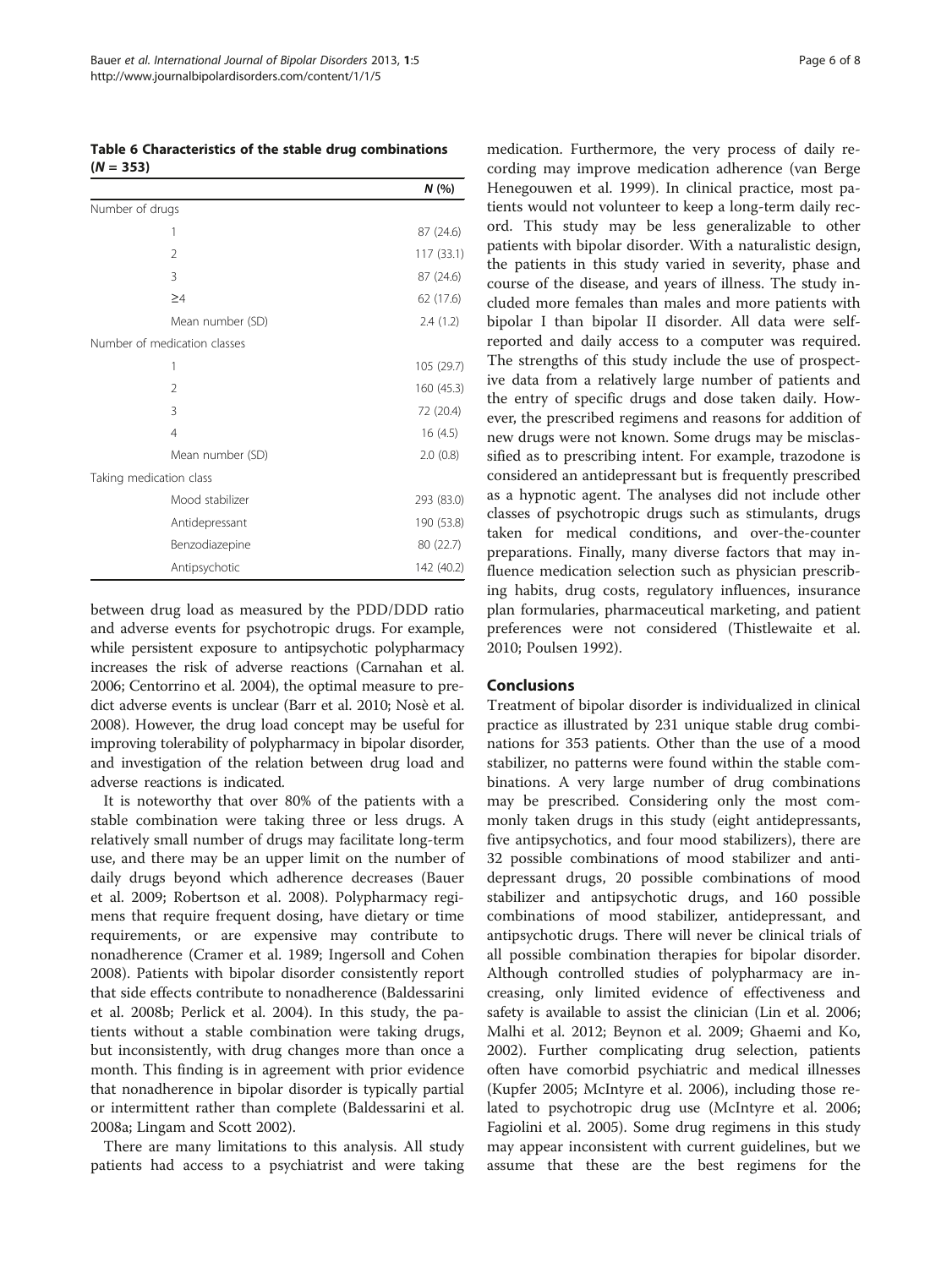<span id="page-6-0"></span>circumstances of the individual patient. However, the wide variation in drug regimens and numerous possible drug combinations suggests that clinicians need more evidence to optimize treatment. While neuroscience research offers hope for a future with specifically targeted drugs (Insel 2009), the routine use of polypharmacy highlights the importance of clinical judgment in the current treatment of bipolar disorder.

#### Competing interests

MB was a consultant to AstraZeneca, Lilly, Servier, Lundbeck, Pfizer, BMS&Otsuka, and GlaxoSmithKline. KS was a consultant to MERCK and Sunovion. ES was a consultant to EPAX, Lundbeck, AstraZeneca, and BMS. MA, PG, TG, RM, WM, PR, and PCW declare no competing interests.

#### Authors' contributions

MA, MB, KS, WM, PG, PR, ES and RM were involved with data collection. TG completed the data analysis. MB, PCW, and TG provided a first draft, commented by the other authors. All authors read and approved the final manuscript.

#### Author details

1 Department of Psychiatry and Psychotherapy, Universitätsklinikum Carl Gustav Carus, Technische Universität Dresden, Fetscherstr. 74, Dresden 01307, Germany. <sup>2</sup>ChronoRecord Association Inc., Fullerton, CA 92834, USA.<br><sup>3</sup>Department of Psychiatry, Dalbousie University, Halifax, NS 83H 483 <sup>3</sup>Department of Psychiatry, Dalhousie University, Halifax, NS B3H 4R2, Canada. 4 Department of Psychiatry, University of Missouri Kansas City School of Medicine, Kansas City, MO 64110, USA. <sup>5</sup>Department of Psychiatry, University of Massachusetts, 55 Lake Avenue North, Worcester, MA 01655, USA. 6 Department of Psychiatry, University of Toronto, Toronto, Ontario M5S 1A1, Canada. <sup>7</sup> Mood Disorders Centre of Ottawa, Ottawa, Ontario K1G 4G3, Canada. <sup>8</sup>Department of Psychiatry, University of California San Diego, San Diego, CA 92093, USA. <sup>9</sup>Department of Psychiatry and Biobehavioral Sciences, Semel Institute for Neuroscience and Human Behavior University of California Los Angeles (UCLA), 300 UCLA Medical Plaza, Los Angeles, CA 90095, USA.

#### Received: 6 December 2012 Accepted: 25 January 2013 Published: 3 May 2013

#### References

- Azorin JM, Aubrun E, Bertsch J, Reed C, Gerard S, Lukasiewicz M. Mixed states vs. pure mania in the French sample of the EMBLEM study: results at baseline and 24 months – European mania in bipolar longitudinal evaluation of medication. BMC Psychiatry. 2009; 9:33.
- Baldessarini R, Henk H, Sklar A, Chang J, Leahy L. Psychotropic medications for patients with bipolar disorder in the United States: polytherapy and adherence. Psychiatr Serv. 2008a; 59:1175–83.
- Baldessarini RJ, Perry R, Pike J. Factors associated with treatment nonadherence among US bipolar disorder patients. Hum Psychopharmacol. 2008b; 23:95-105.
- Baldessarini RJ, Leahy L, Arcona S, Gause D, Zhang W, Hennen J, Patterns of psychotropic drug prescription for U.S. patients with diagnoses of bipolar disorders. Psychiatr Serv. 2007; 58:85-91.
- Barbui C, Nosè M, Mazzi MA, Thornicroft G, Schene A, Becker T, Bindman J, Leese M, Helm H, Koeter M, Weinmann S, Tansella M. Persistence with polypharmacy and excessive dosing in patients with schizophrenia treated in four European countries. Int Clin Psychopharmacol. 2006; 21:355–62.
- Barr AM, Honer WG, Johnson JL, Wu TK, Procyshyn RM. A comparison of antipsychotic drug-defined daily doses versus chlorpromazine equivalent doses in patients with or without extrapyramidal motor symptoms. J Clin Psychopharmacol. 2010; 30:741–3.
- Bauer M, Glenn T, Keil M, Bauer R, Marsh W, Grof P, Alda M, Sagduyu K, Murray G, Quiroz D, Baethge C, Whybrow PC. Brief depressive symptoms in patients with bipolar disorder: analysis of long-term self-reported data. Aust N Z J Psychiatry. 2012; 46:1068–78.
- Bauer M, Glenn T, Grof P, Schmid R, Pfennig A, Whybrow PC. Subsyndromal mood symptoms: a useful concept for maintenance studies of bipolar disorder? Psychopathology. 2010; 43:1-7.
- Bauer M, Glenn T, Grof P, Marsh W, Sagduyu K, Alda M, Murray G, Lewitzka U, Schmid R, Haack S, Whybrow PC. The association between concurrent psychotropic medications and self-reported adherence with taking a mood stabilizer in bipolar disorder. Hum Psychopharmacol. 2009; 25:47–54.
- Bauer M, Wilson T, Neuhaus K, Sasse J, Pfennig A, Lewitzka U, Grof P, Glenn T, Rasgon N, Bschor T, Whybrow PC. Self-reporting software for bipolar disorder: validation of ChronoRecord by patients with mania. Psychiatry Res. 2008; 159:359–66.
- Bauer M, Grof P, Gyulai L, Rasgon N, Glenn T, Whybrow PC. Using technology to improve longitudinal studies: self-reporting with ChronoRecord in bipolar disorder. Bipolar Disord. 2004; 6:67-74.
- Beynon S, Soares-Weiser K, Woolacott N, Duffy S, Geddes JR. Pharmacological interventions for the prevention of relapse in bipolar disorder: a systematic review of controlled trials. J Psychopharmacol. 2009; 23:574–91.
- Besag FM, Berry D. Interactions between antiepileptic and antipsychotic drugs. Drug Saf. 2006; 29:95–118.
- Carnahan RM, Lund BC, Perry PJ, Chrischilles EA. Increased risk of extrapyramidal side-effect treatment associated with atypical antipsychotic polytherapy. Acta Psychiatr Scand. 2006; 113:135–41.
- Centorrino F, Goren JL, Hennen J, Salvatore P, Kelleher JP, Baldessarini RJ. Multiple versus single antipsychotic agents for hospitalized psychiatric patients: case-control study of risks versus benefits. Am J Psychiatry. 2004; 161:700–6.
- Cramer JA, Mattson RH, Prevey ML, Scheyer RD, Ouellette VL. How often is medication taken as prescribed? A novel assessment technique. JAMA. 1989; 261:3273–7.
- Curtin F, Schulz P. Clonazepam and lorazepam in acute mania: a Bayesian meta-analysis. J Affect Disord. 2004; 78:201–8.
- Deckers CL. Overtreatment in adults with epilepsy. Epilepsy Res. 2002; 52:43-52.
- Deckers CL, Hekster YA, Keyser A, van Lier HJ, Meinardi H, Renier WO. Monotherapy versus polytherapy for epilepsy: a multicenter double-blind randomized study. Epilepsia. 2001; 42:1387–94.
- Fagiolini A, Frank E, Scott JA, Turkin S, Kupfer DJ. Metabolic syndrome in bipolar disorder: findings from the Bipolar Disorder Center for Pennsylvanians. Bipolar Disord. 2005; 7:424–30.
- Frye MA, Ketter TA, Leverich GS, Huggins T, Lantz C, Denicoff KD, Post RM. The increasing use of polypharmacotherapy for refractory mood disorders: 22 years of study. J Clin Psychiatry. 2000; 61:9-15.
- Ghaemi SN, Ko JY. Polypharmacy in bipolar disorder. In: Ghaemi SN, editor. Polypharmacy in psychiatry. New York: Marcel Dekker; 2002: p. 35–79.
- Goldberg JF, Brooks JO 3rd, Kurita K, Hoblyn JC, Ghaemi SN, Perlis RH, Miklowitz DJ, Ketter TA, Sachs GS, Thase ME. Depressive illness burden associated with complex polypharmacy in patients with bipolar disorder: findings from the STEP-BD. J Clin Psychiatry. 2009; 70:155-62.
- Greil W, Häberle A, Haueis P, Grohmann R, Russmann S. Pharmacotherapeutic trends in 2231 psychiatric inpatients with bipolar depression from the International AMSP Project between 1994 and 2009. J Affect Disord. 2012; 136:534–42.
- Grunze H, Vieta E, Goodwin GM, Bowden C, Licht RW, Moller HJ, Kasper S. The World Federation of Societies of Biological Psychiatry (WFSBP) guidelines for the biological treatment of bipolar disorders: update 2009 on the treatment of acute mania. World J Biol Psychiatry. 2009; 10:85-116.
- Hayes J, Prah P, Nazareth I, King M, Walters K, Petersen I, Osborn D. Prescribing trends in bipolar disorder: cohort study in the United Kingdom THIN primary care database 1995–2009. PLoS One. 2011; 6:e28725.
- Ingersoll KS, Cohen J. The impact of medication regimen factors on adherence to chronic treatment: a review of literature. J Behav Med. 2008; 31:213–24.
- Insel TR. Disruptive insights in psychiatry: transforming a clinical discipline. J Clin Invest. 2009; 119:700–5.
- Kupfer DJ. The increasing medical burden in bipolar disorder. JAMA. 2005; 293:2528–30.
- Lammers MW, Hekster YA, Keyser A, Meinardi H, Renier WO, van Lier H. Monotherapy or polytherapy for epilepsy revisited: a quantitative assessment. Epilepsia. 1995: 36:440-6.
- Lin D, Mok H, Yatham LN. Polytherapy in bipolar disorder. CNS Drugs. 2006; 20:29–42.
- Lingam R, Scott J. Treatment non-adherence in affective disorders. Acta Psychiatr Scand. 2002; 105:164–72.
- Lucado J, Paez K, Elixhauser A. Medication-related adverse outcomes in U.S. hospitals and emergency departments, 2008. In: HCUP Statistical Brief #109.